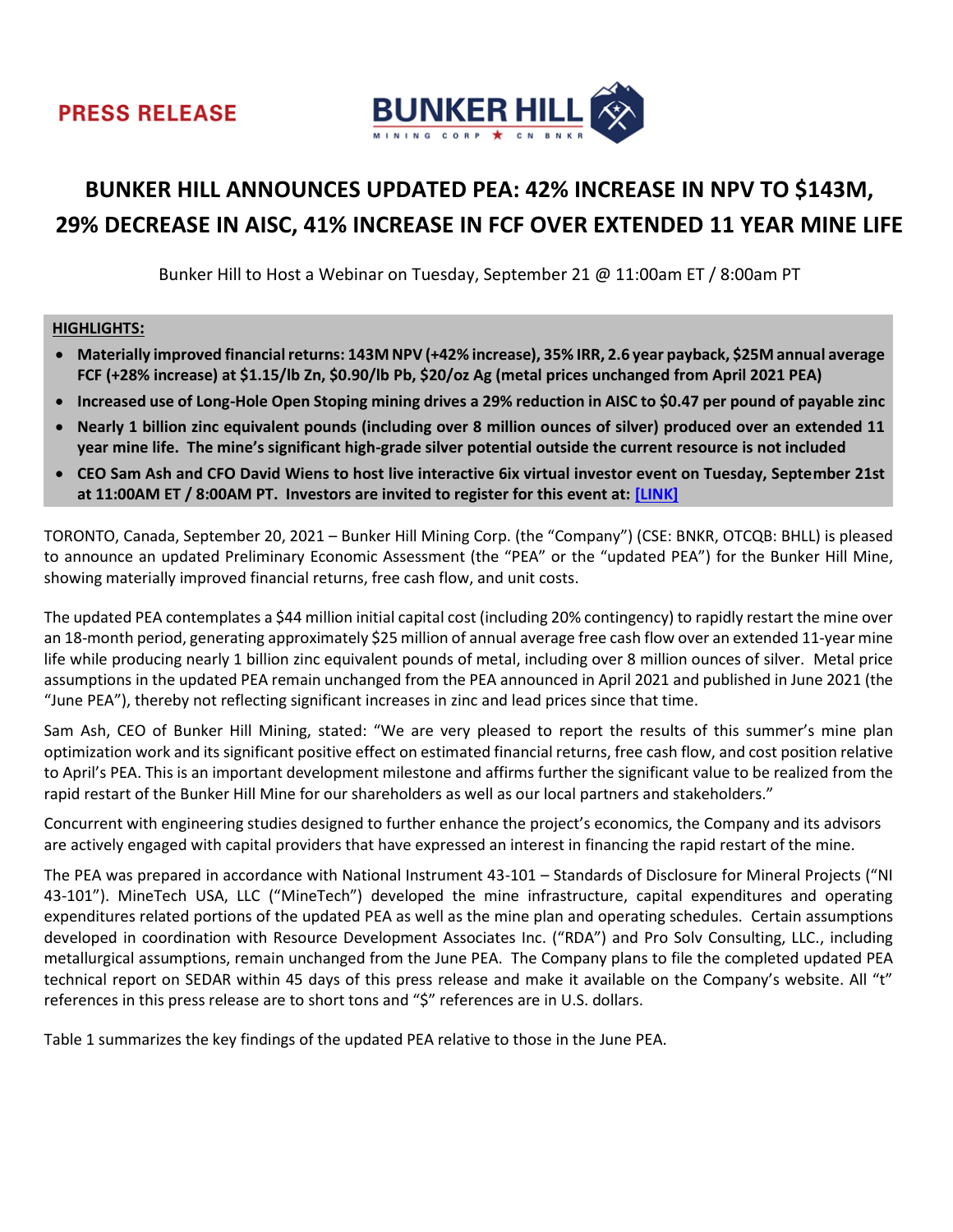#### **Table 1: Updated PEA vs. June PEA**

|                                                     | <b>Updated</b> | June    | % increase / |
|-----------------------------------------------------|----------------|---------|--------------|
|                                                     | <b>PEA</b>     | PEA     | (decrease)   |
|                                                     |                |         |              |
| <b>Metal Prices</b><br>Zinc $(5/1b)$                | 1.15           | 1.15    |              |
| Lead $(\frac{2}{3}$ /lb)                            | 0.90           | 0.90    |              |
| Silver (\$/lb)                                      | 20.00          | 20.00   |              |
| <b>Financial returns</b>                            |                |         |              |
| After-tax NPV (5%) (\$000)                          | 143,471        | 100,737 | 42%          |
| After-tax NPV (8%) (\$000)                          | 107,790        | 78,355  | 38%          |
| After-tax IRR (%)                                   | 35.2%          | 46.2%   | $-24%$       |
| Payback (years)                                     | 2.6            | 2.5     | 4%           |
| Total Cash Flow (\$'000)                            |                |         |              |
| EBITDA $(3)$ $(4)$                                  | 383,378        | 298,018 | 29%          |
| Pre-tax free cash flow (3)                          | 284,999        | 190,944 | 49%          |
| Free cash flow (3)                                  | 233,310        | 154,144 | 51%          |
| Average Annual Cash Flow (\$'000)                   |                |         |              |
| EBITDA <sup>(3)(4)</sup>                            | 34,853         | 29,802  | 17%          |
| Pre-tax free cash flow (3) (4)                      | 29,886         | 23,298  | 28%          |
| Free cash flow (3) (4)                              | 25,187         | 19,618  | 28%          |
| Mine Plan                                           |                |         |              |
| Mine life (years)                                   | 11             | 10      | 10%          |
| Total mineralized material mined (kt)               | 6,377          | 5,460   | 17%          |
| Average zinc grade (%)                              | 5.0%           | 5.5%    | $-9%$        |
| Average lead grade (%)                              | 2.8%           | 2.9%    | $-5%$        |
| Average silver grade (oz/t)                         | 1.5            | 1.5     | $-3%$        |
| Average zinc equivalent grade $(\%)$ <sup>(1)</sup> | 8.7%           | 9.3%    | $-7%$        |
| Total Production over LOM <sup>(2)</sup>            |                |         |              |
| Zinc produced (klbs)                                | 591,140        | 555,977 | 6%           |
| Lead produced (klbs)                                | 323,116        | 290,157 | 11%          |
| Silver produced (koz)                               | 8,418          | 7,401   | 14%          |
| Zinc equivalent produced (klbs) (1)                 | 990,416        | 911,773 | 9%           |
| Average Unit Costs over LOM                         |                |         |              |
| Opex - total (\$/t)                                 | 62             | 78      | $-21%$       |
| Sustaining capex (\$/t)                             | 10             | 14      | $-26%$       |
| Cash costs (\$/lb Zn payable) (3)                   | 0.33           | 0.49    | $-33%$       |
| AISC $(\frac{5}{lb}$ Zn payable) (3)                | 0.47           | 0.65    | $-29%$       |

(1) Zinc equivalency calculated using metal prices utilized in PEA: \$1.15/lb Zn, \$0.90/lb Pb, \$20/oz Ag

(2) Includes zinc produced in zinc concentrate, lead produced in lead concentrate, silver produced in lead concentrate

(3) Cash costs and AISC per payable pound of zinc sold, earnings before interest, taxes, depreciation and amortization("EBITDA"), pretax free cash flow and free cash flow are non-GAAP financial measures. Please see "Cautionary Note Regarding Non-GAAP Measures" (4) Life of mine ("LOM") data post initial capital expenditures

The PEA is preliminary in nature and includes Inferred mineral resources that are considered too speculative geologically to have the economic considerations applied to them that would enable them to be categorized as mineral reserves. There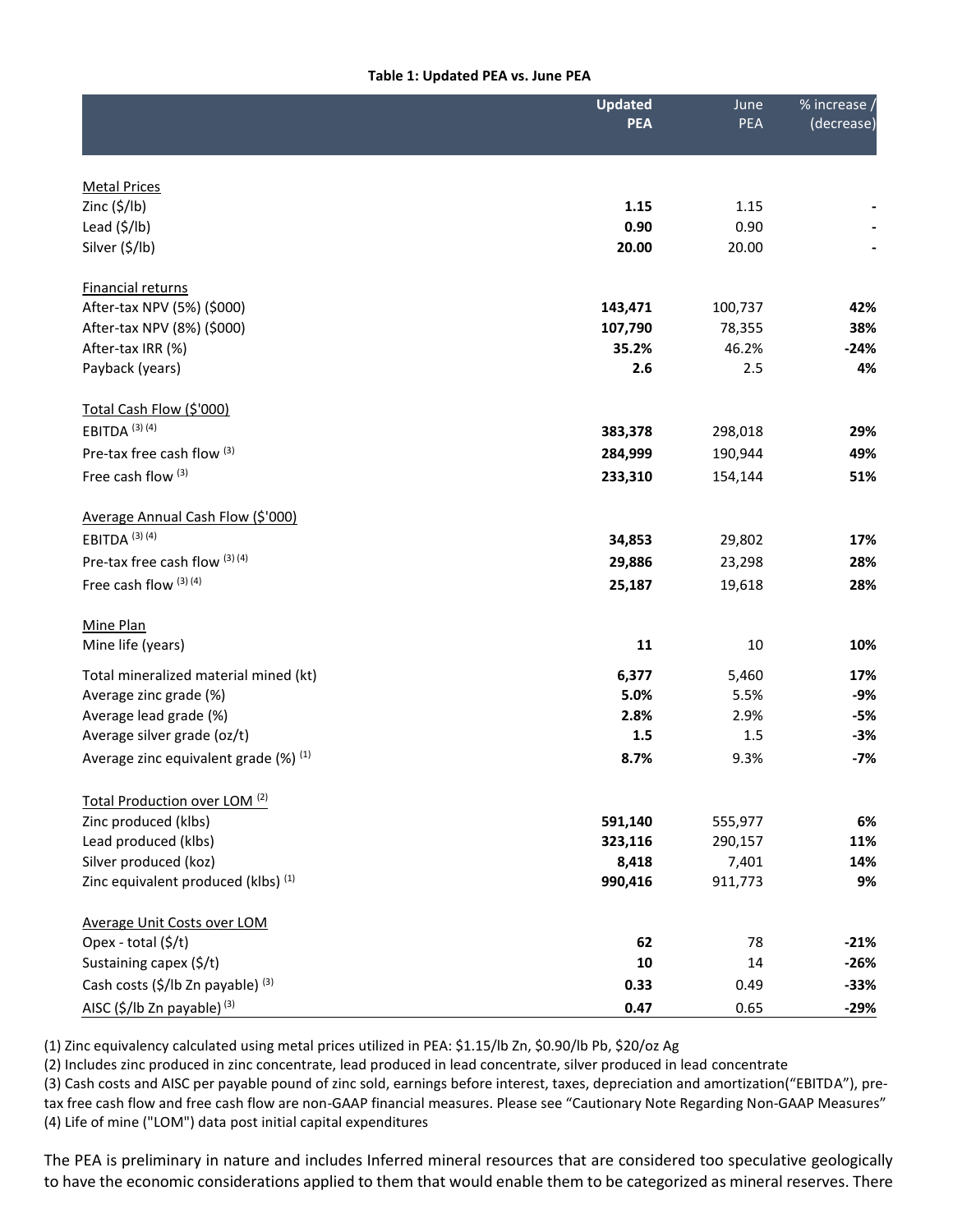is no certainty that the project described in the PEA will be realized. Mineral resources that are not mineral reserves do not have demonstrated economic viability.

# **Mineral Resource Inventory**

As with the June PEA, the updated PEA is based on the Bunker Hill Mineral Resource, which was published on March 22, 2021, following the drilling program conducted in 2020 and early 2021 to validate the historical reserves. The PEA includes a mining inventory of 6.4Mt, which represents a portion of the 4.4Mt Indicated mineral resource and 5.6Mt Inferred mineral resource. Given the 11-year mine life, the mine plan has been based on prioritizing higher grade material. The mine production schedule is based on an \$80 per ton NSR cut-off value, representing a more refined optimization approach relative to the June PEA in which a 5.0% zinc operating cut-off grade was utilized.

# **Initial Capital Costs**

The majority of initial capital costs, including the process plant, shaft and tunnel rehabilitation, remain unchanged from the June 2021 PEA. The marginal increase in total initial capital costs from \$42 million (June PEA) to \$44 million (updated PEA) primarily reflects higher required up-front investment for waste development to enable the use of long-hole open stoping ("LHOS") as the predominant mining method in the mine plan, as opposed to the cut and fill method in the June PEA. All initial capital expenditures continue to include a 20% contingency.

Further capital cost optimization initiatives are ongoing, including the potential purchase of used process plant equipment. If successful, these have the potential to accelerate ramp up and reduce initial capital costs.

# **Mine Plan**

For the updated PEA, the Newgard/Quill resource was optimized and scheduled utilizing the long-hole open stoping mining method, whereby stopes are accessed via lateral drifts driven off of a decline ramp connecting the levels vertically. The ramp provides ventilation, utilities, and secondary escapeway, as well as connecting the entire mine with rubber tire access. The LHOS areas are accessed through a combination of existing excavations rehabilitated to modern mining standards, and new excavation. Backfill requirements are provided via an underground paste plant and distribution system. The LHOS mining results in a step change downwards in mine operating costs from \$58 to \$41 per ton.

Production commences approximately six months following the start of construction, targeting 200 tons/day ("tpd") ramping up to 1,000 tpd over the following six months. This ramp up allows for infrastructure components to be completed and commissioned to ensure the mine is adequately developed to maintain consistent production while taking advantage of toll milling for pre-production revenue generation. Initially, production will be targeted above the 9-level as the hoists and first 200-foot section of shaft rehabilitation are completed. The mine plan is developed to allow sequential water draw down and shaft rehabilitation between levels as new production horizons are required. This sequencing is continued to the 26-level.

| Year $(1)$                      | Pre-<br>prod | Year | Year | Year | Year<br>4 | Year<br>5. | Year<br>6 | Year | Year<br>8 | Year<br>9 | Year<br>10 | Year<br>11 | Year<br>12 | <b>LOM</b><br><b>Total</b> | June<br><b>PEA</b> |
|---------------------------------|--------------|------|------|------|-----------|------------|-----------|------|-----------|-----------|------------|------------|------------|----------------------------|--------------------|
|                                 |              |      |      |      |           |            |           |      |           |           |            |            |            |                            |                    |
| Mineralized material mined (kt) | 135          | 396  | 548  | 548  | 548       | 548        | 548       | 548  | 548       | 548       | 548        | 548        | 372        | 6,377                      | 5,460              |
|                                 |              |      |      |      |           |            |           |      |           |           |            |            |            |                            |                    |
| Zinc grade (%)                  | 6.9%         | 6.6% | 5.2% | 6.3% | 5.8%      | 5.1%       | 4.7%      | 5.7% | 4.7%      | 5.2%      | 3.4%       | 2.1%       | 5.7%       | 5.0%                       | 5.5%               |
| Lead grade (%)                  | 2.3%         | 2.3% | 2.8% | 2.1% | 1.8%      | 2.2%       | 1.3%      | 2.2% | 2.3%      | 1.8%      | 4.3%       | 6.5%       | 4.3%       | 2.8%                       | 2.9%               |
| Silver grade (oz/t)             | 0.3          | 0.7  | 1.2  | 1.1  | 0.5       | 1.2        | 1.0       | 1.4  | 1.4       | 1.2       | 2.7        | 3.7        | 2.0        | 1.5                        | 1.5                |
|                                 |              |      |      |      |           |            |           |      |           |           |            |            |            |                            |                    |
| Zinc eq grade $(\%)$ (2)        | 9.0%         | 9.1% | 8.6% | 9.0% | 7.7%      | 8.1%       | 6.8%      | 8.9% | 7.8%      | 7.8%      | 9.5%       | 10.9%      | 11.0%      | 8.7%                       | 9.3%               |

#### **Table 2: Mine Schedule**

(1) Pre-production represents the first 12 months of the initial capex period; Years 1-11 represent 12-month periods, Year 12 represents 6-month period (2) Zinc equivalency calculated using metal prices utilized in PEA: \$1.15/lb Zn, \$0.90/lb Pb, \$20/oz Ag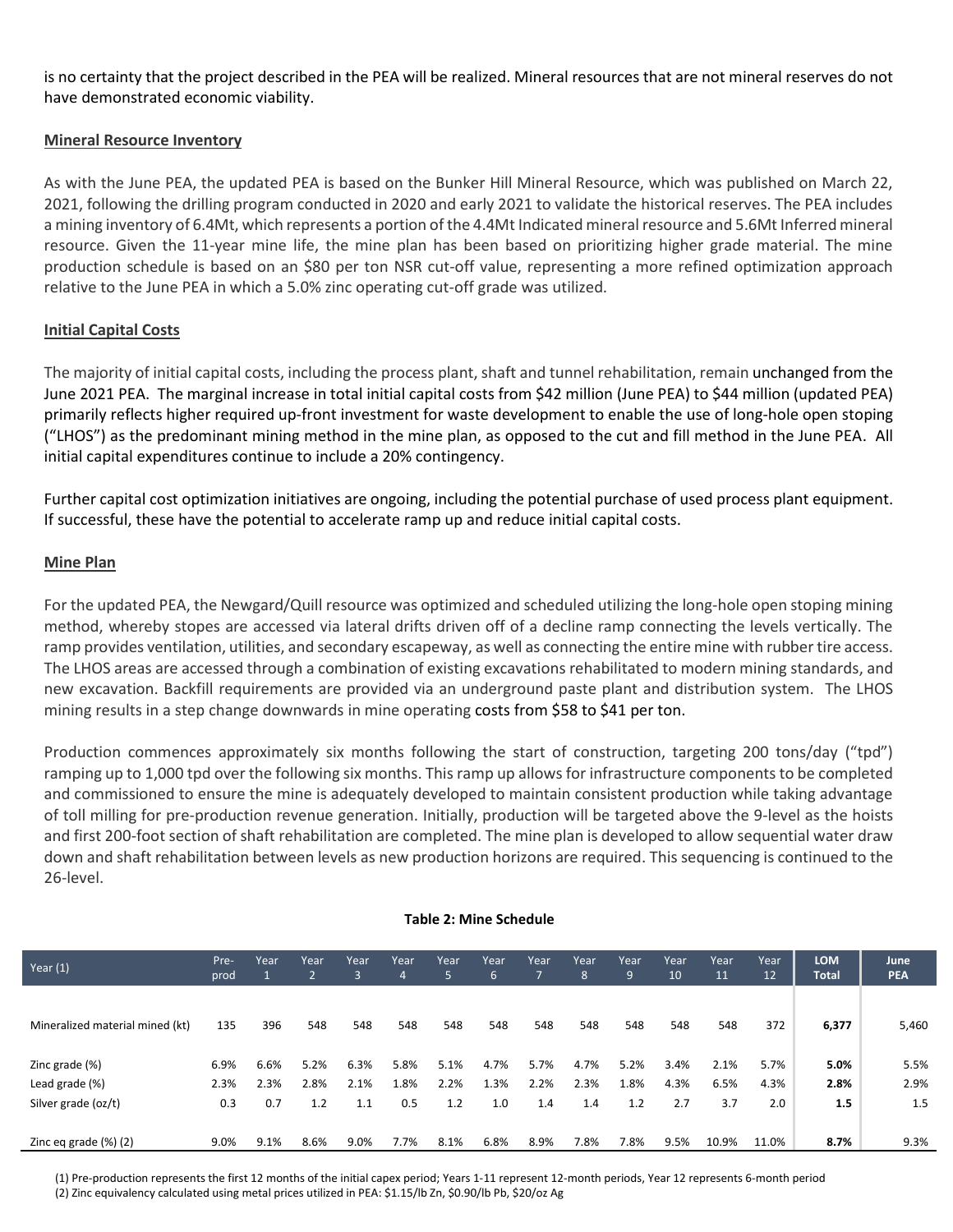# **Processing**

The processing flowsheet and metallurgical assumptions as envisaged in the June PEA remain unchanged, with a crushing and milling plant to be centrally located on the 9-level, and milled material to be pumped in slurry to the flotation and paste plant on the 5-level. The flotation plant will generate concentrates which will be transported to surface for shipment. The paste plant will generate paste for geotechnical fill and tailings disposal in open drifts and stopes in the mine. This approach optimizes material transport costs while eliminating the need for surface tailings disposal.

Historical metallurgical results have been used for concentrate recoveries and grade. The results were averaged for the last five years of operation. The lead concentrate, assaying an average 67% Pb and 34 oz/t Ag, is estimated to recover 91% Pb and 89% Ag. The zinc concentrate, assaying 58% Zn, is estimated to recover 92% Zn. Metallurgical test work remains ongoing at RDI, with preliminary results received supporting assumptions used in the PEA.

The production schedule is presented in the Table below.

| Year $(1)$                     | Pre-<br>prod | Year 1 | Year 2 | Year 3 | Year 4 | Year 5 | Year 6 | Year 7 | Year 8 | Year 9 | Year 10 | Year 11 | Year 12 | <b>LOM</b><br><b>Total</b> | June<br><b>PEA</b> |
|--------------------------------|--------------|--------|--------|--------|--------|--------|--------|--------|--------|--------|---------|---------|---------|----------------------------|--------------------|
|                                |              |        |        |        |        |        |        |        |        |        |         |         |         |                            |                    |
| $Zn$ conc. $(t)$               | 14,674       | 41,556 | 45,549 | 54,838 | 50,395 | 44,634 | 41,221 | 49,781 | 40,461 | 44,755 | 29,735  | 18,366  | 33,638  | 509,603                    | 479,290            |
| Pb conc. (t)                   | 4,159        | 12,314 | 20,953 | 15,440 | 13,052 | 16,000 | 9,842  | 16,183 | 17,228 | 13,493 | 32,319  | 48,674  | 21,474  | 241,131                    | 216,535            |
|                                |              |        |        |        |        |        |        |        |        |        |         |         |         |                            |                    |
| Zn prod. (klbs)                | 17,022       | 48,204 | 52,837 | 63,613 | 58,459 | 51,776 | 47,816 | 57,745 | 46,935 | 51,916 | 34,492  | 21,304  | 39,020  | 591,140                    | 555,977            |
| Pb prod. (klbs)                | 5,573        | 16,500 | 28,077 | 20,690 | 17,489 | 21,441 | 13,188 | 21,686 | 23,086 | 18,080 | 43,308  | 65,223  | 28,776  | 323,116                    | 290,157            |
| Ag prod. (koz)                 | 38           | 238    | 575    | 515    | 249    | 603    | 479    | 700    | 668    | 576    | 1,320   | 1,792   | 663     | 8,418                      | 7,401              |
|                                |              |        |        |        |        |        |        |        |        |        |         |         |         |                            |                    |
| Zn eq. prod.<br>$(klbs)^{(2)}$ | 22,052       | 65,261 | 84,803 | 88,755 | 76,484 | 79,049 | 66,470 | 86,886 | 76,621 | 76,089 | 91,347  | 103,520 | 73,079  | 990.416                    | 911,773            |

#### **Table 3: Production Schedule**

(1) Pre-production represents the first 12 months of the initial capex period; Years 1-11 represent 12-month periods, Year 12 represents 6-month period (2) Zinc equivalency calculated using metal prices utilized in PEA: \$1.15/lb Zn, \$0.90/lb Pb, \$20/oz Ag

## **Operating and Sustaining Capital Costs**

*Cash costs and AISC per payable pound of zinc sold are non-GAAP financial measures. Please see "Cautionary Note Regarding Non-GAAP Measures".*

Mine operating costs are based on experienced local contract labor and equipment for mining operations. A zero-based efficiency and cost estimate was completed based on current underground contractors' rates and guidance benchmarked against other like operations. Electrical power costs are based on scheduled projected loads applying an estimated power factor correction and applicable Avista Utilities rates for all projected mine, milling and site operations.

Mill operating costs are within guidance resulting from bench marking similar mill operations in north Idaho. Mine site general and administrative (G&A) costs are determined based on anticipated staffing levels and similar compensation compatible with area salaries.

All sustaining capital costs include a 20% contingency.

Annual and LOM cost metrics are presented in the Table below.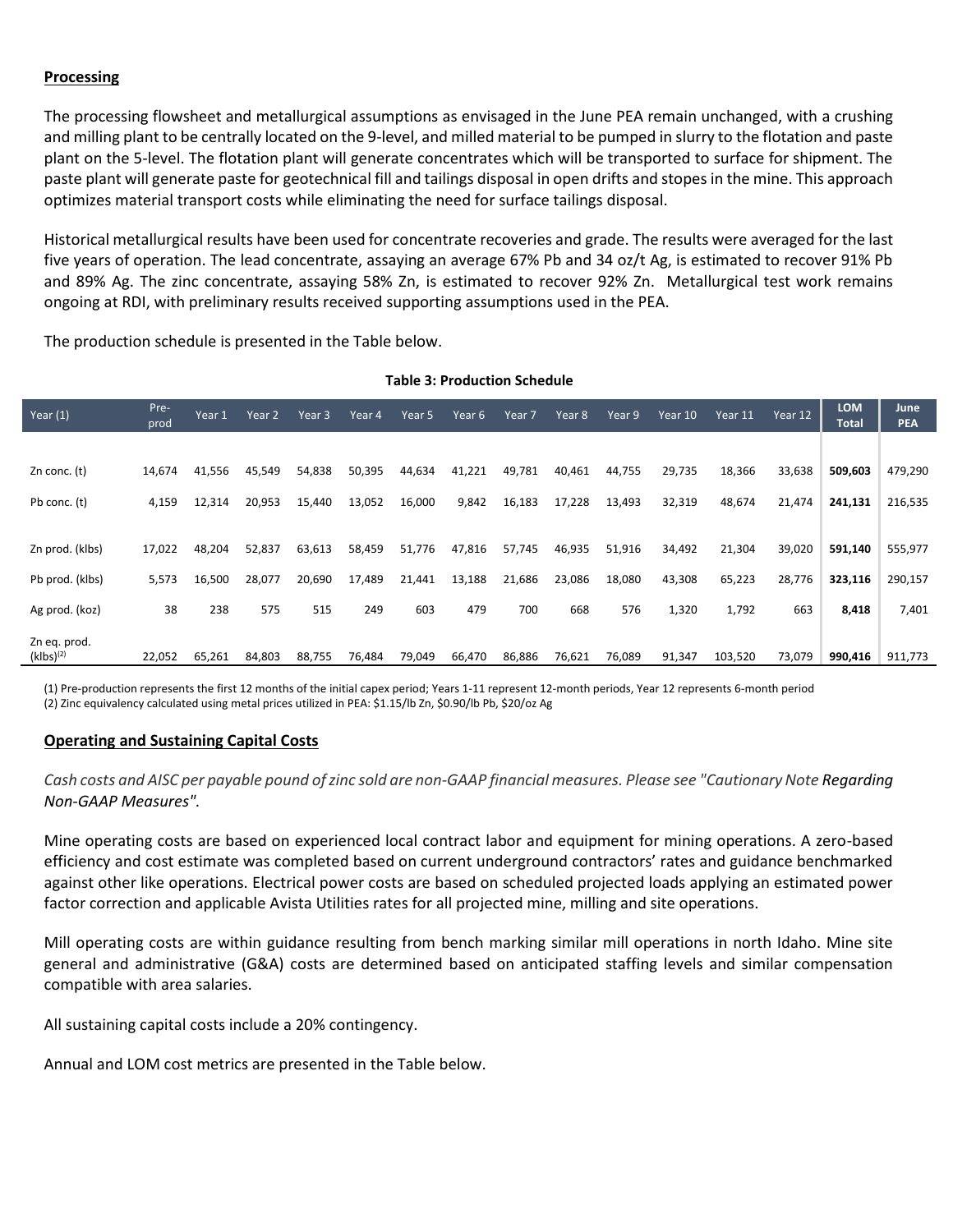**Table 4: Operating and Sustaining Capital Costs**

| Year $(1)$             | Year 1 | Year 2 | Year 3 | Year 4 | Year 5 | Year 6 | Year 7 | Year 8 | Year 9 | Year 10        | Year 11      | $\sqrt{2}$ Year 12 | <b>LOM</b><br><b>Total</b> | June<br><b>PEA</b> |
|------------------------|--------|--------|--------|--------|--------|--------|--------|--------|--------|----------------|--------------|--------------------|----------------------------|--------------------|
|                        |        |        |        |        |        |        |        |        |        |                |              |                    |                            |                    |
| Mining $(\frac{5}{t})$ | 65     | 54     | 47     | 40     | 39     | 40     | 39     | 39     | 38     | 38             | 35           | 41                 | 41                         | 58                 |
| Processing (\$/t)      | 15     | 15     | 15     | 15     | 15     | 15     | 15     | 15     | 15     | 15             | 15           | 15                 | 15                         | 15                 |
| G&A (\$/t)             | 11     | 6      | 6      | 6      | 6      | 6      | 6      | 6      | 6      | 6              | 5            | 4                  | 6                          | 6                  |
| Opex - total (\$/t)    | 90     | 74     | 68     | 61     | 60     | 60     | 60     | 60     | 59     | 59             | 54           | 59                 | 62                         | 78                 |
| Sustain capex (\$/t)   | 29     | 12     | 13     | 12     | 12     | 9      | 20     | 9      | 8      | $\overline{7}$ | $\mathbf{1}$ | $\mathsf 0$        | 10                         | 14                 |
| Cash costs (\$/lb Zn)  | 0.76   | 0.54   | 0.54   | 0.62   | 0.45   | 0.66   | 0.40   | 0.42   | 0.50   | (0.40)         | (2.18)       | 0.02               | 0.33                       | 0.49               |
| AISC (\$/lb Zn)        | 1.04   | 0.69   | 0.67   | 0.76   | 0.60   | 0.78   | 0.63   | 0.54   | 0.60   | (0.27)         | (2.14)       | 0.02               | 0.47                       | 0.65               |

(1) "Year 1" and "Year 12" are expressed on a 6-month basis; all other years on a 12-month basis

#### **Cash Flow & Valuation**

# *EBITDA, pre-tax free cash flow and free cash flow are non-GAAP financial measures. Please see "Cautionary Note Regarding Non-GAAP Measures".*

Post initial capital expenditures, the project is expected to generate pre-tax free cash flow of \$329 million (41% increase relative to the June PEA) over its 11-year mine life and after-tax free cash flow of \$275 million (41% increase relative to the June PEA). The Company expects to reinvest a portion of its pre-tax cash flows on high-grade silver targets in the existing mine footprint and those delineated by its geophysics program, which may reduce the tax assumptions accounted for in the project economics. Annual free cash flow increases in later years of the mine plan due to higher silver grades at deeper elevations.

The financial summary is presented in the Table below.

#### **Table 5: Cash Flow & Valuation**

| Year in \$'000<br>(1) | Initial<br>Capex | Year 1    | Year 2    | Year 3    | Year 4    | Year 5    | Year 6    | Year 7    | Year 8    | Year 9    | Year 10   | Year 11   | Year 12   | <b>LOM</b><br><b>Total</b> | <b>June</b><br>PEA |
|-----------------------|------------------|-----------|-----------|-----------|-----------|-----------|-----------|-----------|-----------|-----------|-----------|-----------|-----------|----------------------------|--------------------|
|                       |                  |           |           |           |           |           |           |           |           |           |           |           |           |                            |                    |
| Zinc revenue          |                  | 24,664    | 51,649    | 62,181    | 57,143    | 50,611    | 46,740    | 56,446    | 45,878    | 50,748    | 33,716    | 20,825    | 38,143    | 538,744                    | 521,583            |
| Lead revenue          |                  | 7,870     | 24,005    | 17,690    | 14,953    | 18,332    | 11,276    | 18,541    | 19,738    | 15,459    | 37,028    | 55,766    | 24,603    | 265,262                    | 241,311            |
| Silver revenue        |                  | 3,110     | 10,917    | 9,778     | 4,740     | 11,464    | 9,103     | 13,295    | 12,694    | 10,950    | 25,085    | 34,055    | 12,605    | 157,797                    | 137,286            |
| Gross revenue         |                  | 35,643    | 86,571    | 89,649    | 76,836    | 80,407    | 67,120    | 88,283    | 78,311    | 77,157    | 95,830    | 110,646   | 75,351    | 961,803                    | 900,181            |
| TC/RC & freight       |                  | (7, 917)  | (18, 615) | (19, 577) | (17, 421) | (17,074)  | (14, 352) | (18, 629) | (16, 352) | (16, 402) | (18, 273) | (20, 146) | (15, 640) | (200, 398)                 | (189, 419)         |
| <b>NSR</b>            |                  | 27,727    | 67,955    | 70,072    | 59,416    | 63,333    | 52,767    | 69,654    | 61,960    | 60,754    | 77,557    | 90,500    | 59,711    | 761,405                    | 710,762            |
| Mining                |                  | (13, 873) | (29, 336) | (25, 979) | (22, 103) | (21, 527) | (21, 732) | (21, 576) | (21, 503) | (20, 949) | (20, 949) | (19, 115) | (15, 216) | (253, 858)                 | (304, 887)         |
| Processing            |                  | (3, 136)  | (8,004)   | (8,004)   | (8,004)   | (8,004)   | (8,004)   | (8,004)   | (8,004)   | (8,004)   | (8,004)   | (8,004)   | (5, 435)  | (88, 616)                  | (77, 011)          |
| G&A                   |                  | (2, 255)  | (3, 167)  | (3, 167)  | (3, 167)  | (3, 167)  | (3, 167)  | (3, 167)  | (3, 167)  | (3, 167)  | (3, 167)  | (3, 167)  | (1,630)   | (35, 553)                  | (30, 845)          |
| <b>EBITDA</b>         |                  | 8,463     | 27,448    | 32,922    | 26,141    | 30,634    | 19,864    | 36,907    | 29,286    | 28,634    | 45,437    | 60,213    | 37,429    | 383,378                    | 298,018            |
| Sustain capex         |                  | (6, 190)  | (6, 725)  | (6, 876)  | (6, 832)  | (6, 507)  | (4,834)   | (11, 215) | (4, 811)  | (4, 440)  | (3,931)   | (685)     | (54)      | (63,098)                   | (73, 503)          |
| Initial capex         | (43, 743)        |           |           |           |           |           |           |           |           |           |           |           |           | (43, 743)                  | (42, 034)          |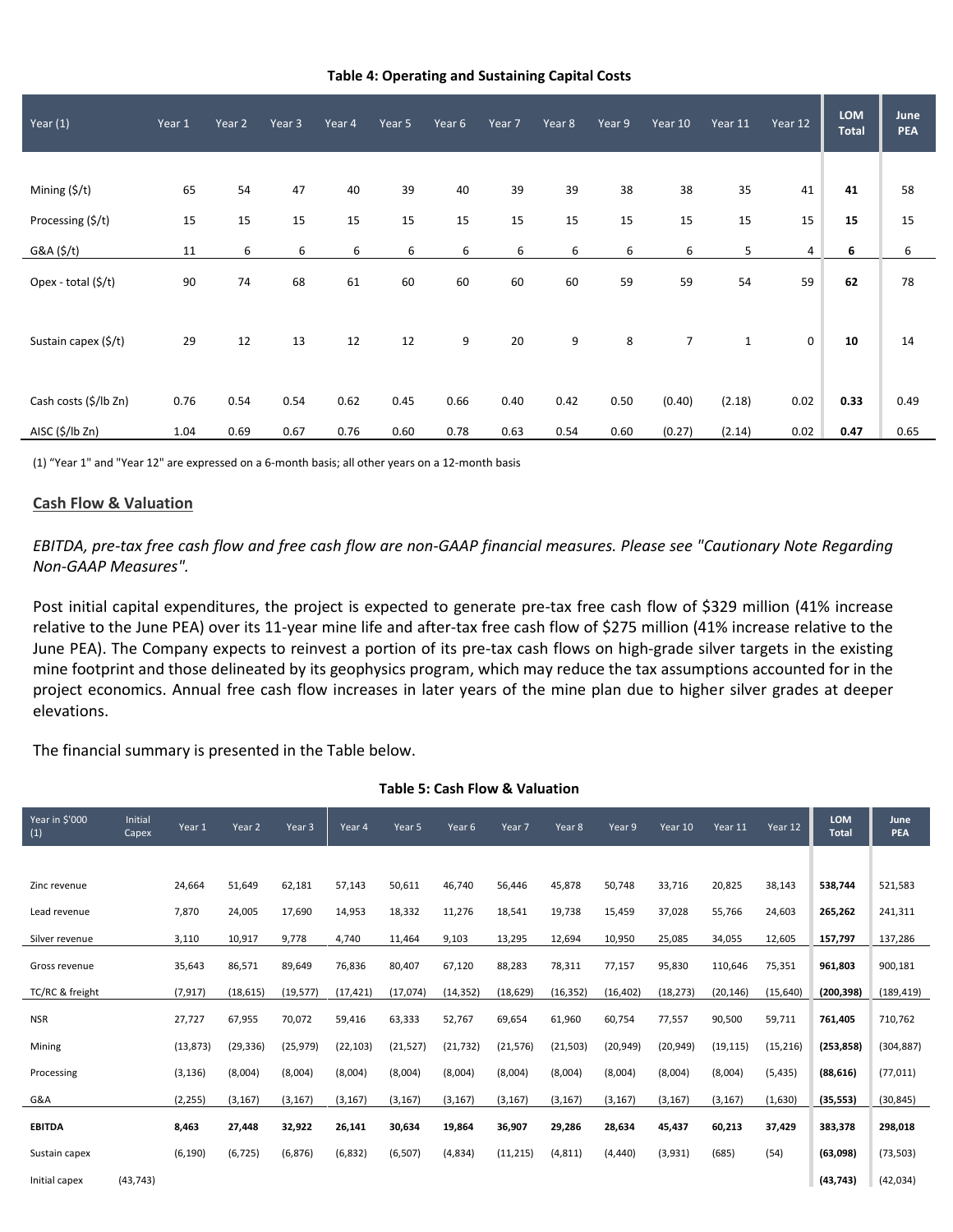| Salvage                                 |           |        |         |         |         |          |          |          |         |          |         |         | 8,463    | 8,463     | 8,463     |
|-----------------------------------------|-----------|--------|---------|---------|---------|----------|----------|----------|---------|----------|---------|---------|----------|-----------|-----------|
| Pre-tax FCF                             | (43, 743) | 2,273  | 20,723  | 26,046  | 19,310  | 24,127   | 15,030   | 25,692   | 24,475  | 24,195   | 41,506  | 59,529  | 45,838   | 284,999   | 190,944   |
| Taxes                                   | (517)     | (268)  | (2,500) | (4,706) | (3,003) | (4, 112) | (1, 446) | (4, 964) | (3,749) | (3, 316) | (6,999) | (9,789) | (6, 323) | (51, 690) | (36, 800) |
| <b>FCF</b>                              | (44, 260) | 2,006  | 18,223  | 21,340  | 16,307  | 20,016   | 13,584   | 20,728   | 20,726  | 20,879   | 34,507  | 49,740  | 39,515   | 233,310   | 154,144   |
| Annual metrics - post initial capex (2) |           |        |         |         |         |          |          |          |         |          |         |         |          |           |           |
| Gross revenue                           |           | 79,402 | 88,793  | 82,917  | 77,791  | 73,763   | 77,701   | 83,297   | 77,734  | 86,493   | 103,238 | 130,674 |          | 961,803   | 900,181   |
| <b>EBITDA</b>                           |           | 22,252 | 30,837  | 29,515  | 27,687  | 25,249   | 28,385   | 33,096   | 28,960  | 37,035   | 52,825  | 67,535  |          | 383,378   | 298,018   |
| Pre-tax FCF                             |           | 12,882 | 24,088  | 21,897  | 21,548  | 19,578   | 20,361   | 25,083   | 24,335  | 32,850   | 50,517  | 75,602  |          | 328,742   | 232,978   |
| <b>FCF</b>                              |           | 11,365 | 20,485  | 18,042  | 17,991  | 16,800   | 17,156   | 20,727   | 20,803  | 27,693   | 42,124  | 64,385  |          | 277,570   | 196,498   |
|                                         |           |        |         |         |         |          |          |          |         |          |         |         |          |           |           |
| <b>NPV (5%)</b>                         | 143,471   |        |         |         |         |          |          |          |         |          |         |         |          |           |           |
| <b>NPV (8%)</b>                         | 107,790   |        |         |         |         |          |          |          |         |          |         |         |          |           |           |
| IRR (%)                                 | 35.2%     |        |         |         |         |          |          |          |         |          |         |         |          |           |           |
| Payback (years)                         | 2.6       |        |         |         |         |          |          |          |         |          |         |         |          |           |           |

(1) Initial capex period is expressed on an 18-month basis; "Year 1" and "Year 12" are expressed on a 6-month basis; all other years on a 12-month basis (2) All metrics expressed on a 12-month basis, beginning after the 18-month initial capex period

# **Sensitivities**

The tables below summarize the after-tax sensitivities of NPV and IRR, with respect to metal prices and costs.

|                         |                     |      | <b>Metal Prices</b> |      |                    |      |      |              |        | <b>Operating &amp; Capital Costs</b> |                        |     |     |     |
|-------------------------|---------------------|------|---------------------|------|--------------------|------|------|--------------|--------|--------------------------------------|------------------------|-----|-----|-----|
|                         |                     |      |                     |      | Zinc Price (\$/lb) |      |      |              |        |                                      | Operating Costs (+/-%) |     |     |     |
|                         |                     |      | 0.85                | 1.00 | 1.15               | 1.30 | 1.45 |              |        | $-20%$                               | $-10%$                 | 0%  | 10% | 20% |
|                         |                     | 0.70 | 19                  | 66   | 110                | 154  | 198  | Total        | $-20%$ | 210                                  | 185                    | 159 | 133 | 107 |
| <b>NPV (5%)</b><br>(SM) | Lead                | 0.80 | 37                  | 83   | 127                | 171  | 215  | Capital      | $-10%$ | 203                                  | 177                    | 151 | 125 | 100 |
|                         | Price               | 0.90 | 55                  | 99   | 143                | 187  | 232  | Costs        | 0%     | 195                                  | 169                    | 143 | 118 | 92  |
|                         | (5/1 <sub>b</sub> ) | 1.00 | 72                  | 116  | 160                | 204  | 249  | (1)<br>%)    | 10%    | 187                                  | 162                    | 136 | 110 | 84  |
|                         |                     | 1.10 | 89                  | 133  | 177                | 221  | 266  |              | 20%    | 180                                  | 154                    | 128 | 102 | 77  |
|                         |                     |      |                     |      | Zinc Price (\$/lb) |      |      |              |        |                                      | Operating Costs (+/-%) |     |     |     |
|                         |                     |      | 0.85                | 1.00 | 1.15               | 1.30 | 1.45 |              |        | $-20%$                               | $-10%$                 | 0%  | 10% | 20% |
|                         |                     | 0.70 | 8%                  | 18%  | 28%                | 40%  | 53%  | <b>Total</b> | $-20%$ | 63%                                  | 53%                    | 43% | 35% | 28% |
| <b>IRR (%)</b>          | Lead                | 0.80 | 11%                 | 21%  | 32%                | 44%  | 57%  | Capital      | $-10%$ | 56%                                  | 47%                    | 39% | 32% | 25% |
|                         | Price               | 0.90 | 14%                 | 24%  | 35%                | 47%  | 61%  | Costs        | 0%     | 51%                                  | 43%                    | 35% | 29% | 23% |
|                         | (5/1 <sub>b</sub> ) | 1.00 | 18%                 | 27%  | 39%                | 51%  | 65%  | (+/-<br>%)   | 10%    | 46%                                  | 39%                    | 32% | 26% | 20% |
|                         |                     | 1.10 | 21%                 | 31%  | 42%                | 55%  | 70%  |              | 20%    | 42%                                  | 35%                    | 29% | 23% | 18% |

## **Table 6: Sensitivities**

#### **QUALIFIED PERSON**

Mr. Scott E. Wilson, CPG, President of Resource Development Associates Inc. and a consultant to the Company, is an Independent "Qualified Person" as defined by NI 43-101 and is acting at the Qualified Person for the Company. He has reviewed and approved the technical information summarized in this news release.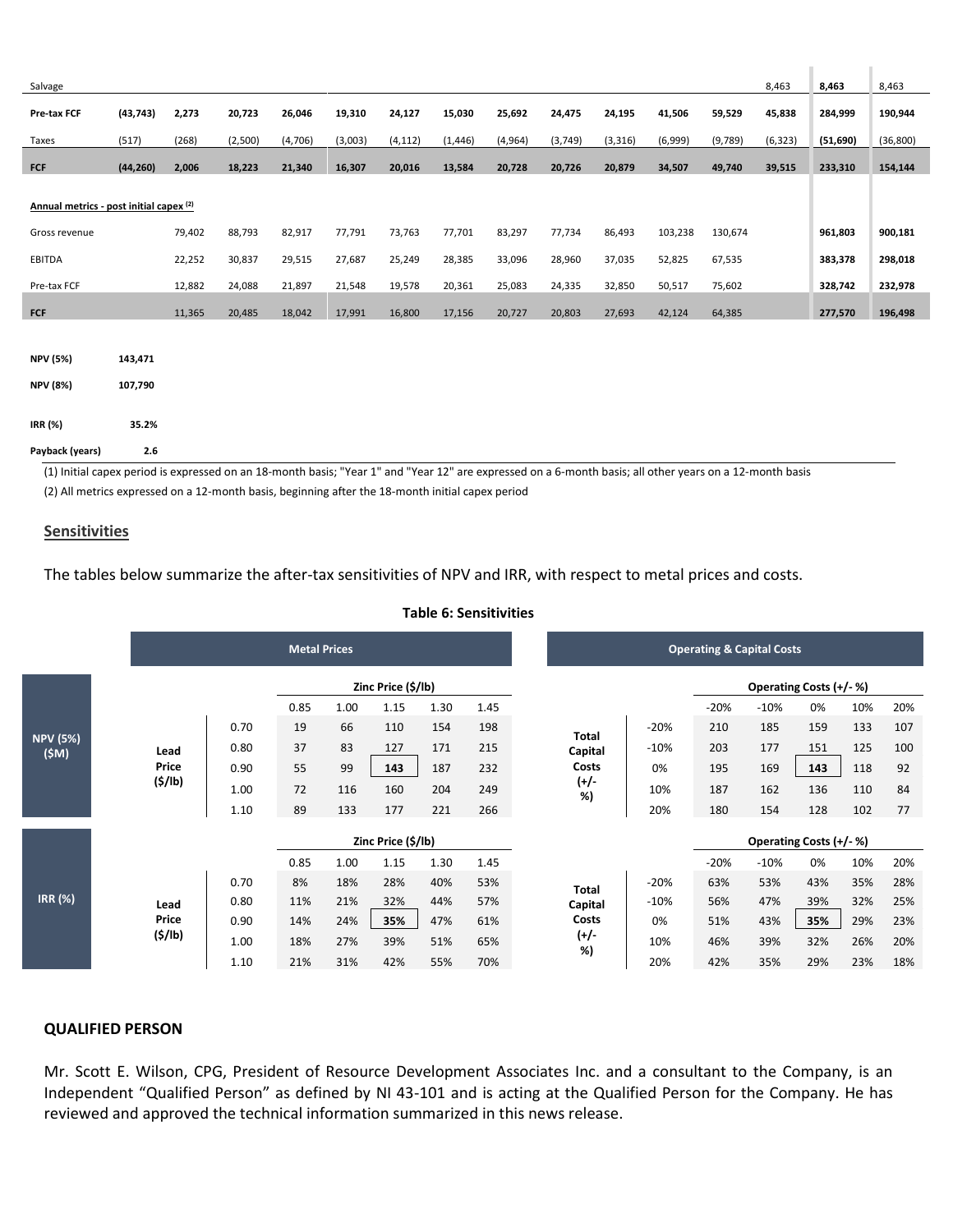## **UPCOMING EVENTS**

**6ix Investor Event** September 21, 2021 @ 11:00am ET / 8:00am PT Join Us: **[\[LINK\]](https://my.6ix.com/XbgVt-mE)**

**StockPulse Silver Symposium** September 27-28, 2021 Join Us: [REGISTER NOW](https://www.cdasilvershow.com/)

# **ABOUT BUNKER HILL MINING CORP.**

Under new Idaho-based leadership, Bunker Hill Mining Corp. intends to sustainably restart and develop the Bunker Hill Mine as the first step in consolidating a portfolio of North American precious-metal assets with a focus on silver. Information about the Company is available on its website, www.bunkerhillmining.com, or within the SEDAR and EDGAR databases.

For additional information contact: ir@bunkerhillmining.com

# **CAUTIONARY STATEMENTS**

*Certain statements in this news release are forward-looking and involve a number of risks and uncertainties. Such forwardlooking statements are within the meaning of that term in Section 27A of the Securities Act of 1933, as amended, and Section 21E of the Securities Exchange Act of 1934, as amended, as well as within the meaning of the phrase 'forward-looking information' in the Canadian Securities Administrators' National Instrument 51-102 – Continuous Disclosure Obligations. Forward-looking statements are not comprised of historical facts. Forward-looking statements include estimates and statements that describe the Company's future plans, objectives or goals, including words to the effect that the Company or management expects a stated condition or result to occur. Forward-looking statements may be identified by terminology such as "may", "will", "could", "should", "expect", "plan", "anticipate", "believe", "intend", "estimate", "projects", "predict", "potential", "continue" or other similar expressions concerning matters that are not historical facts. Since forward-looking statements are based on assumptions and address future events and conditions, by their very nature they involve inherent risks and uncertainties. Although these statements are based on information currently available to the Company, the Company provides no assurance that actual results will meet management's expectations. Risks, uncertainties and other factors involved with forward-looking information could cause actual events, results, performance, prospects and opportunities to differ materially from those expressed or implied by such forward-looking information. The key risks and uncertainties include, but are not limited to: local and global political and economic conditions; governmental and regulatory requirements and actions by governmental authorities, including changes in government policy, government ownership requirements, changes in environmental, tax and other laws or regulations and the interpretation thereof; developments with respect to the coronavirus disease 2019 ("COVID-19") pandemic, including the duration, severity and scope of the pandemic and potential impacts on mining operations; and other risk factors detailed from time to time in the Company's reports filed on SEDAR and EDGAR. Forward-looking information and statements in this news release include statements concerning, among other things: the potential of the Bunker Hill Mine to be re-started rapidly as a low-cost, long life, sustainable operation based on the results of the PEA; the PEA representing robust financial returns; the potential of the restart plan to create jobs, ensure long-term environmental-management partnerships, and drive the long-term development of the Bunker Hill Mine's resources; the timing for filing the PEA technical report; the timing, amount and duration of future production; future cash costs and AISC; commodity prices; the estimated capital and operating costs; the Company's ability to discover new mineralization; the Company's ability to self-fund high-grade silver exploration efforts to further increase cash flow margins; the timing for the Company's progression of further technical studies and project finance discussions; potential sustainability impacts based on the results of the PEA, including the Bunker Hill Mine's development and operations generating new jobs in Shoshone County, with such job creation having the potential to reduce unemployment in the county, procurement by the Bunker Hill Mine injecting additional funds into the local economy*  annually, and the Bunker Hill Mine achieving carbon neutrality in year one of operations and maintaining a minimal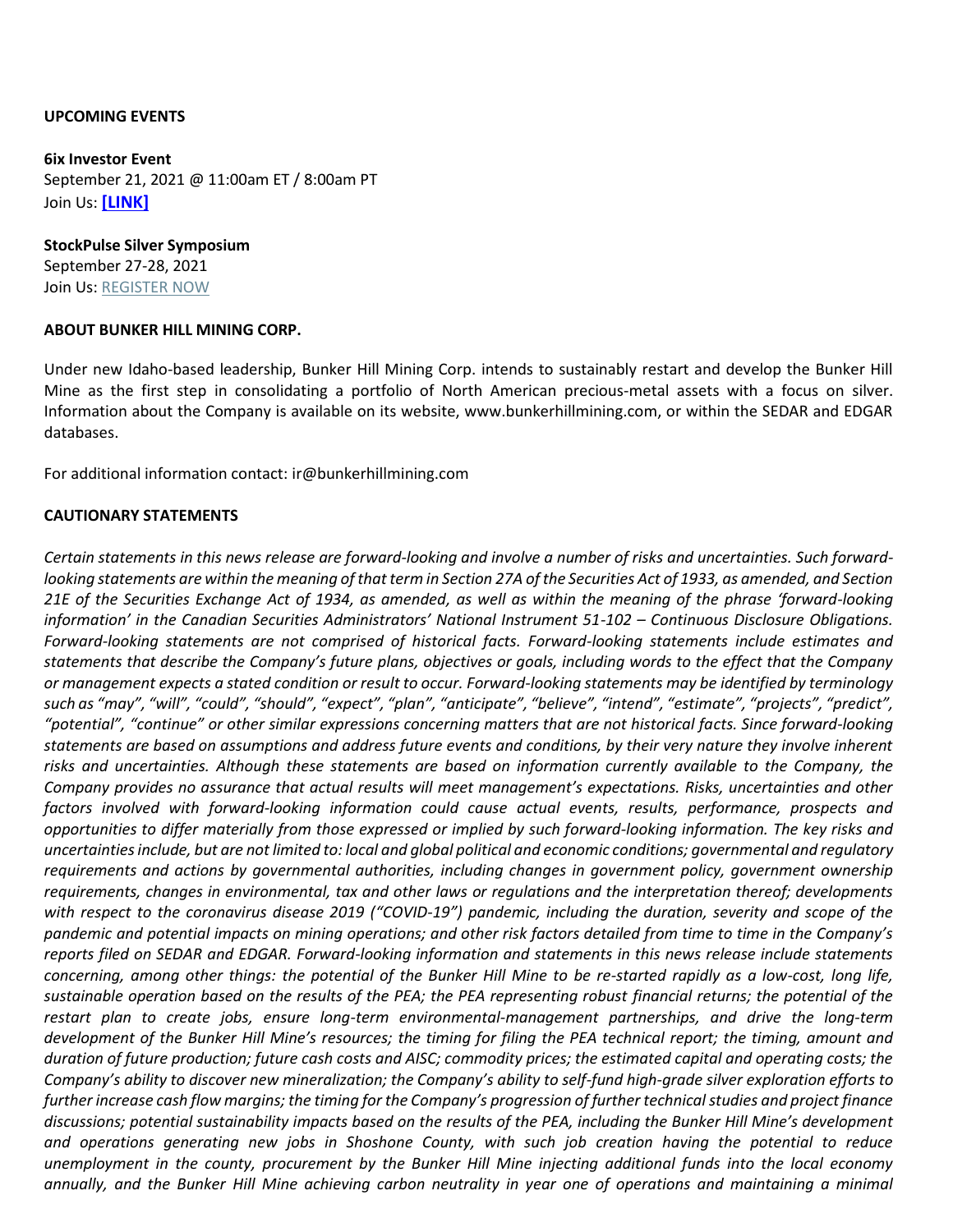*environmental footprint for the LOM; the potential for a reduction in the production of acid rock drainage; the potential for a reduction in the challenge and cost of water management; LOM capital improvements; metal recoveries; the Company's plans to reinvest a portion of its pre-tax cash flows on its high-grade silver program; the Company's goal to significantly increase free cash flow in the earlier years of the PEA based on its ongoing high-grade silver exploration program; the estimates of free cash flow, net present value and economic returns from the Bunker Hill Mine based on the results of the*  PEA; opportunities to increase the economics of the Bunker Hill Mine; our plans and expectations for the Bunker Hill Mine; *and the Company's intentions regarding its objectives, goals or future plans and statements. Factors that could cause actual results to differ materially from such forward-looking information include, but are not limited to: the ability to predict and counteract the effects of COVID-19 on the business of the Company, including but not limited to the effects of COVID19 on the price of commodities, capital market conditions, restriction on labor and international travel and supply chains; failure to identify mineral resources; failure to convert estimated mineral resources to reserves; the inability to complete a feasibility study which recommends a production decision; the preliminary nature of metallurgical test results; delays in obtaining or failures to obtain required governmental, environmental or other project approvals; political risks; changes in equity markets; uncertainties relating to the availability and costs of financing needed in the future; the inability of the Company to budget and manage its liquidity in light of the failure to obtain additional financing, including the ability of the Company*  to complete the payments pursuant to the terms of the agreement to acquire the Bunker Hill Mine Complex; inflation; *changes in exchange rates; fluctuations in commodity prices; delays in the development of projects; capital, operating and reclamation costs varying significantly from estimates and the other risks involved in the mineral exploration and development industry; and those risks set out in the Company's public documents filed on SEDAR and EDGAR. Although the Company believes that the assumptions and factors used in preparing the forward-looking information in this news release are reasonable, undue reliance should not be placed on such information, which only applies as of the date of this news release, and no assurance can be given that such events will occur in the disclosed time frames or at all. The Company disclaims any intention or obligation to update or revise any forward-looking information, whether as a result of new information, future events or otherwise, other than as required by law. No stock exchange, securities commission or other regulatory authority has approved or disapproved the information contained herein.*

# *Cautionary Note to United States Investors*

*This press release has been prepared in accordance with the requirements of the securities laws in effect in Canada, which differ from the requirements of U.S. securities laws. Unless otherwise indicated, all resource and reserve estimates included in this press release have been disclosed in accordance with NI 43-101 and the Canadian Institute of Mining, Metallurgy, and Petroleum Definition Standards on Mineral Resources and Mineral Reserves. NI 43-101 is a rule developed by the Canadian Securities Administrators which establishes standards for all public disclosure an issuer makes of scientific and technical information concerning mineral projects. Canadian disclosure standards, including NI 43-101, differ significantly from the requirements of the United States Securities and Exchange Commission ("SEC"), and resource and reserve information contained in this press release may not be comparable to similar information disclosed by U.S. companies. In particular, and without limiting the generality of the foregoing, the term "resource" does not equate to the term "reserves". Under U.S. standards, mineralization may not be classified as a "reserve" unless the determination has been made that the mineralization could be economically and legally produced or extracted at the time the reserve determination is made. The SEC's disclosure standards normally do not permit the inclusion of information concerning "measured mineral resources", "indicated mineral resources" or "inferred mineral resources" or other descriptions of the amount of mineralization in mineral deposits that do not constitute "reserves" by U.S. standards in documents filed with the SEC. Investors are cautioned not to assume that any part or all of mineral deposits in these categories will ever be converted into reserves. U.S. investors should also understand that "inferred mineral resources" have a great amount of uncertainty as to their existence and great uncertainty as to their economic and legal feasibility. It cannot be assumed that all or any part of an "inferred mineral resource" will ever be upgraded to a higher category. Investors are cautioned not to assume that all or any part of an "inferred mineral resource" exists or is economically or legally mineable. Disclosure of "contained ounces" in a resource is permitted disclosure under Canadian regulations; however, the SEC normally only permits issuers to report mineralization that does not constitute "reserves" by SEC standards as in-place tonnage and grade without reference to unit measures. The requirements of NI 43-101 for disclosure of "reserves" are also not the same as those of the SEC, and reserves disclosed by the Company in accordance with NI 43-101 may not qualify as "reserves" under SEC standards. Accordingly, information concerning mineral deposits may not be comparable with information made public by companies that report in accordance with U.S. standards.*